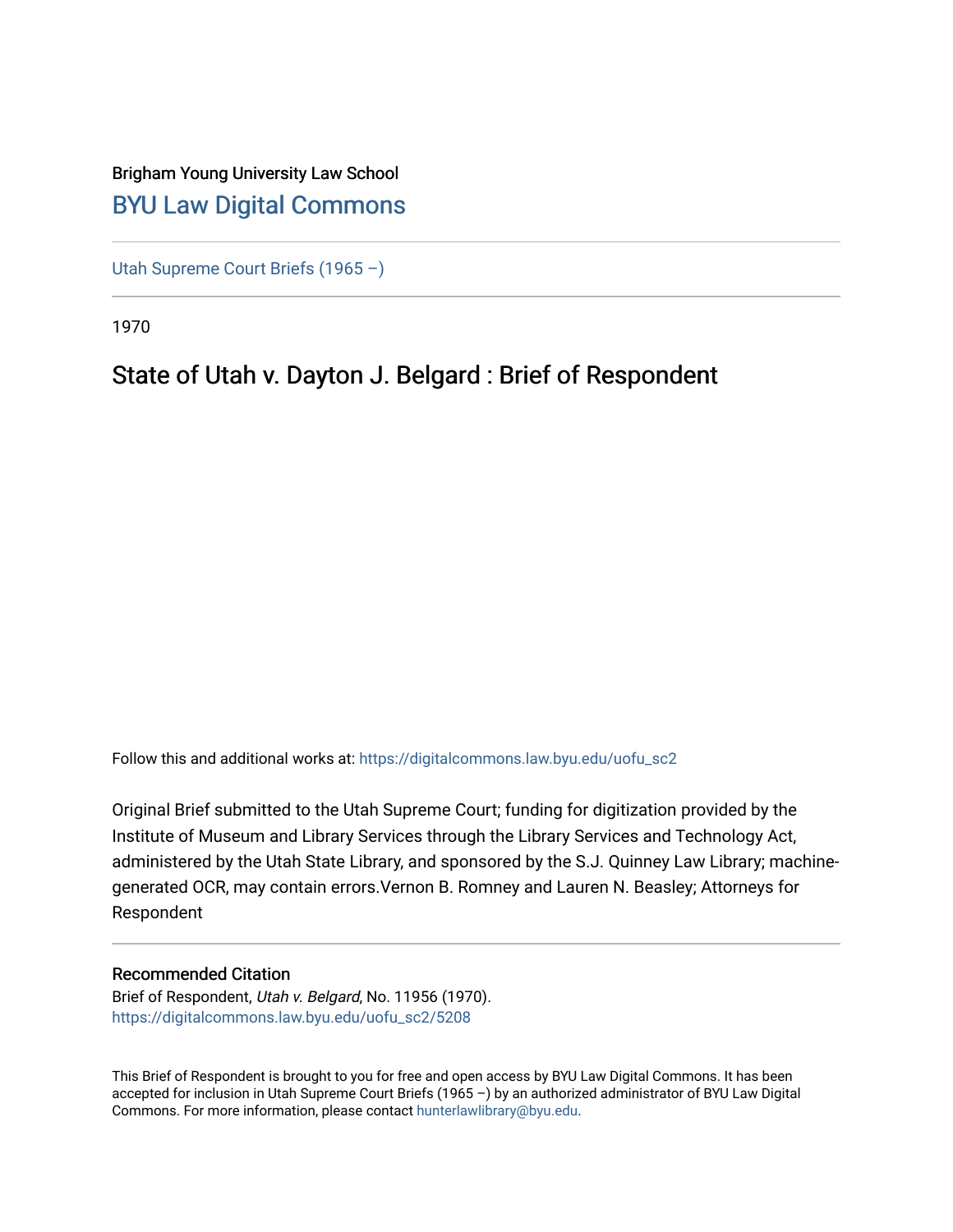## **IN THE**

# **SUPREME GO**

## OF TH

# STATE OF

STATE OF UTAH.

re de la partie de la partie de la partie de la partie de la partie de la partie de la partie de la partie de

I

VS.

DAYTON J. BELGARD Defen

### **BRIEF OF**

Appeal from the *h* District Court, in and fa the Honorable John F.

**G. BINGHAM** - 24th Street den, Utah 84401. *Attorney for Appe*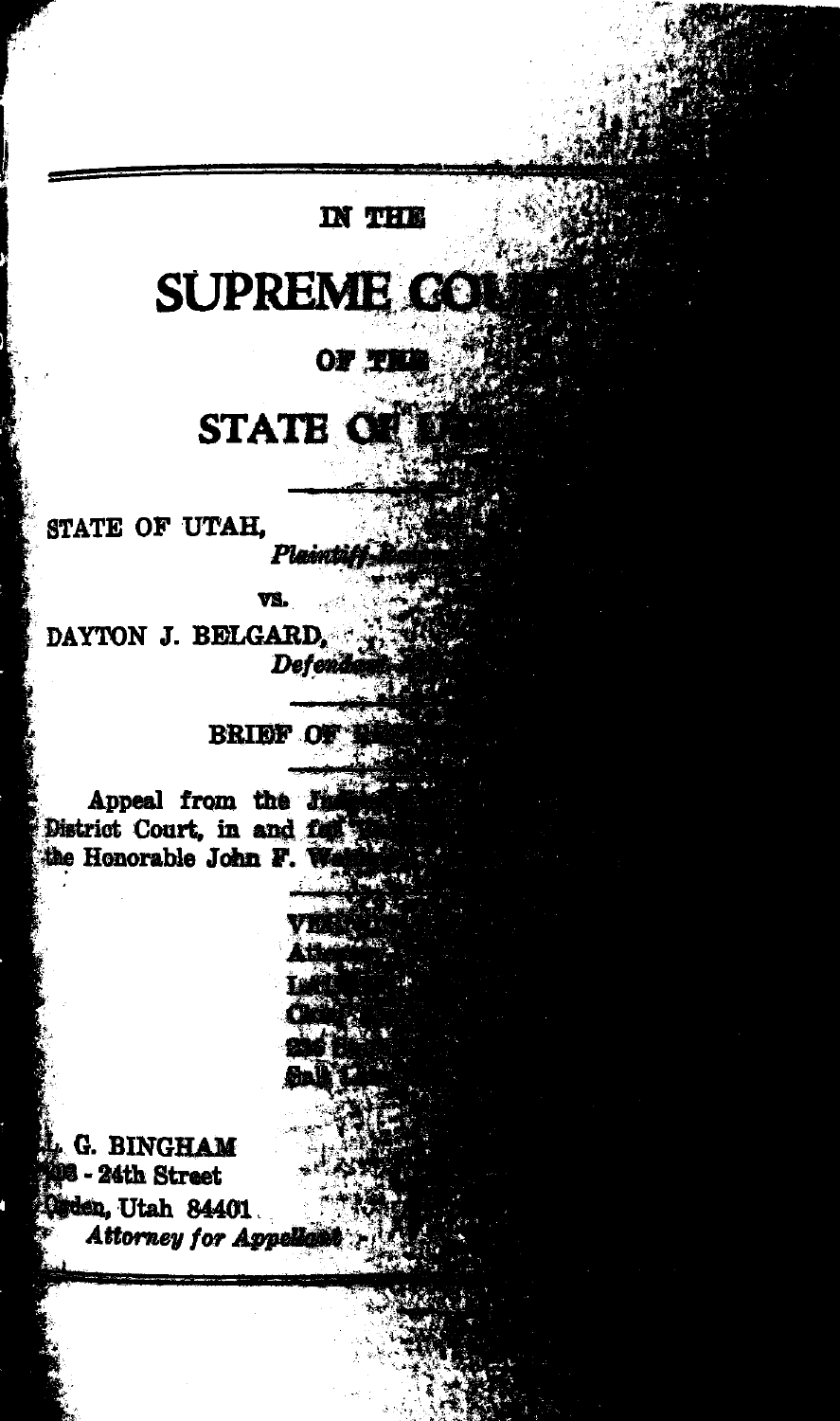## TABLE OF CONTENTS

٢.

|                                                                                                                                                                                                                                         | 1              |
|-----------------------------------------------------------------------------------------------------------------------------------------------------------------------------------------------------------------------------------------|----------------|
|                                                                                                                                                                                                                                         | 1              |
|                                                                                                                                                                                                                                         | 1              |
|                                                                                                                                                                                                                                         | 2              |
|                                                                                                                                                                                                                                         | 3              |
| THE TRIAL COURT DID NOT ERR IN INTER-<br>PRETING THE LAW TO BE THAT THE<br><i>MIRANDA DECISION IS NOT BINDING UPON</i><br>CASE AT BAR, BECAUSE MIRANDA DOES<br>NOT APPLY TO ANY RETRIAL OF A DEFEN-<br>DANT WHOSE FIRST TRIAL COMMENCED | 3              |
|                                                                                                                                                                                                                                         | 4              |
| CASES CITED                                                                                                                                                                                                                             |                |
| Belgard v. Turner, 307 F. Supp. 936 (10th Cir. 1969)                                                                                                                                                                                    | $\overline{4}$ |
| Jenkins v. Delaware, 89 S. Ct. 1677, 395 U. S. 213                                                                                                                                                                                      |                |
|                                                                                                                                                                                                                                         |                |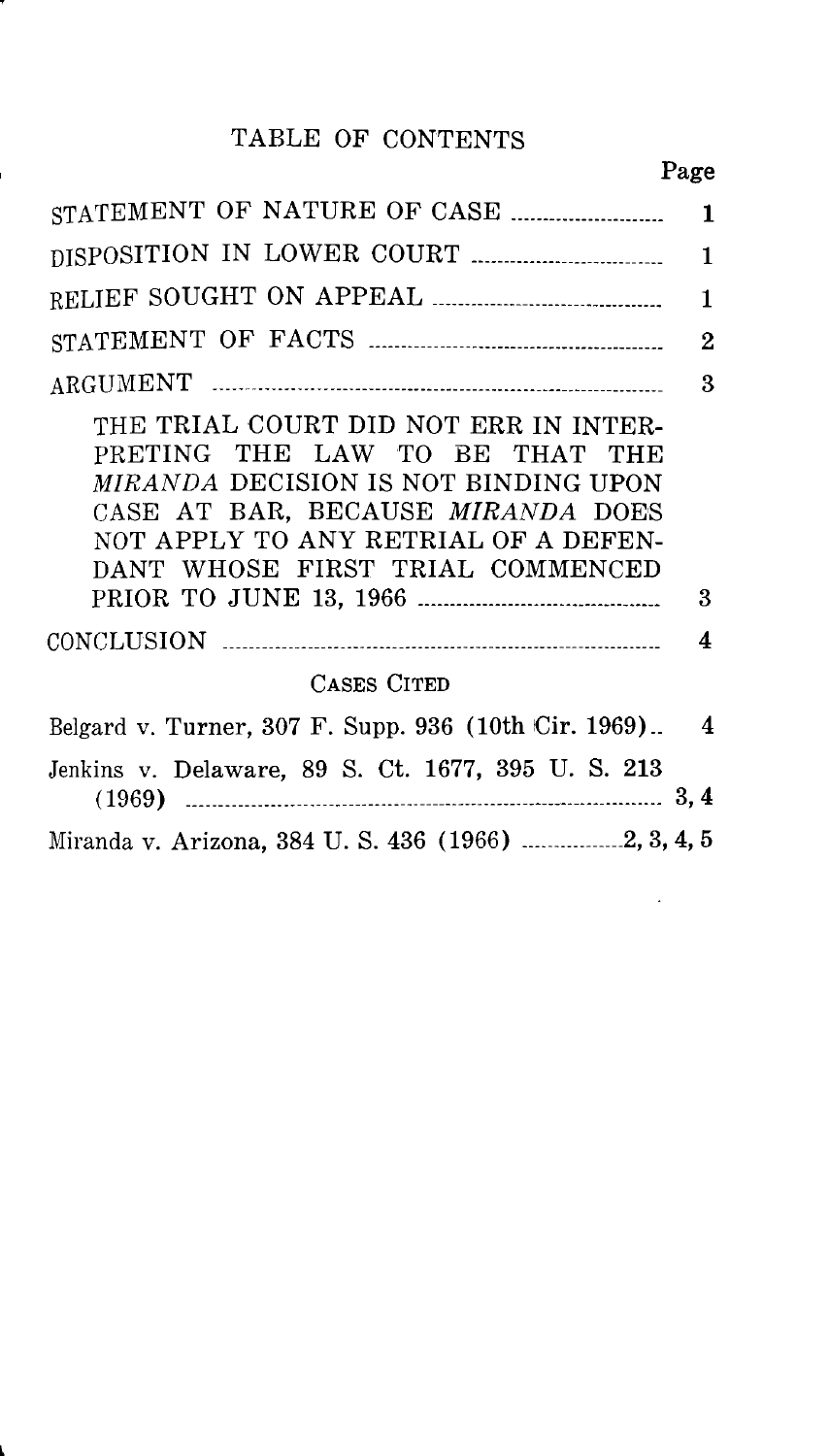## IN THE **SUPREME COURT**  OF THE **STATE OF UTAH**

STATE OF UTAH,

l I  $\left($ J

*l* 

 $\emph{Plaintiff-Respondent},$ 

vs.

DAYTON J. BELGARD, *Defendant-Appellant.*  Case No. 11956

BRIEF OF RESPONDENT

STATEMENT OF NATURE OF CASE

Dayton J. Belgard appeals from judgment and conviction entered against him in a jury trial before the District Court of the Second Judicial District, in and for Weber County, the Honorable John F. Wahlquist, Judge, presiding.

#### DISPOSITION IN LOWER COURT

Appellant was found guilty of second degreee burglary by jury trial in the District Court of the Second Judicial District, in and for the County of Weber, State of Utah, and was sentenced according to law to imprisonment in the Utah State Prison.

### RELIEF SOUGHT ON APPEAL

The judgment of the verdict of guilty rendered in the District Court should be affirmed.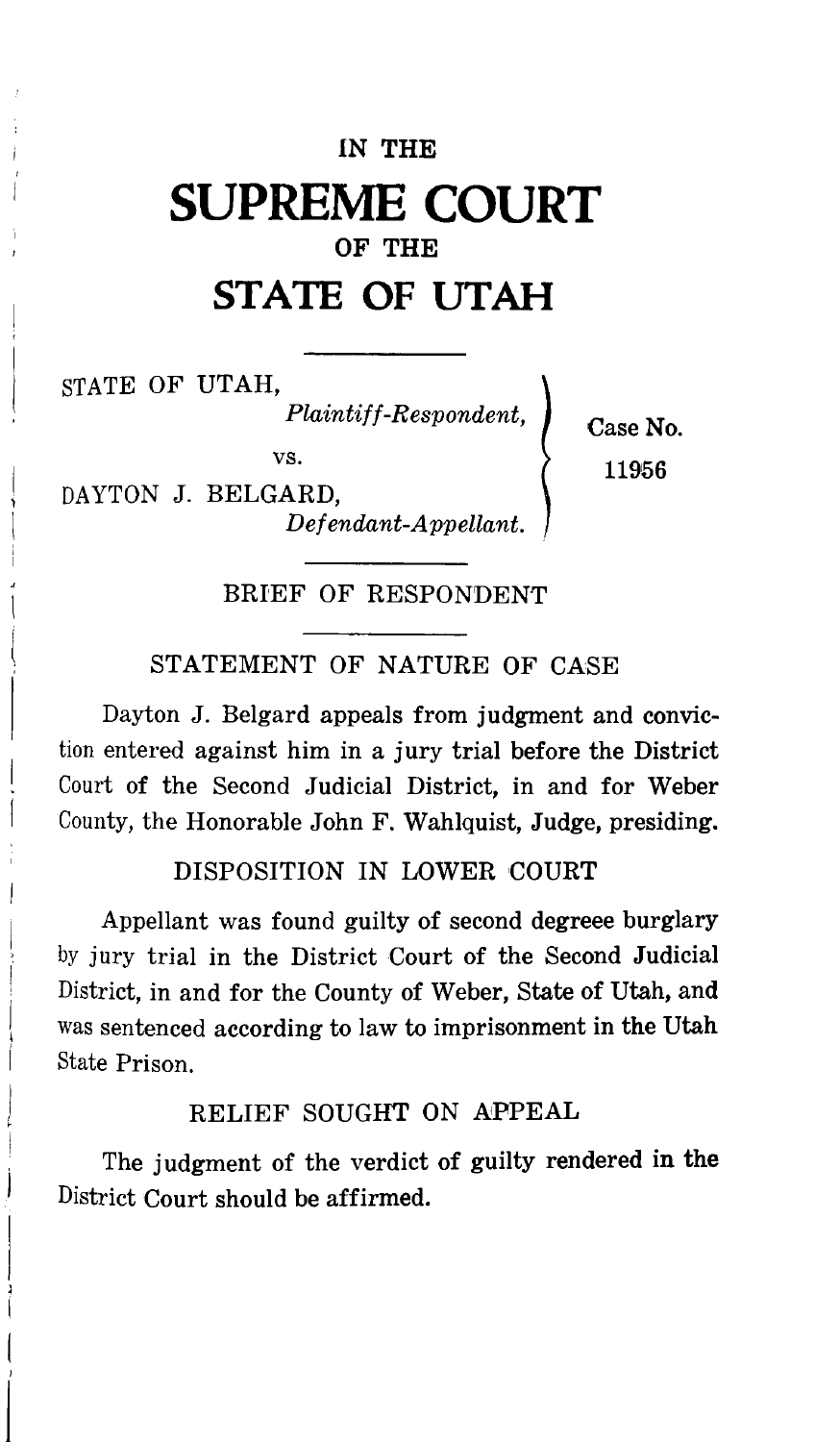### STATEMENT OF FACTS

Respondent agrees generally with the facts as  $ex$ pressed by appellant in his brief, with the following additions and clarifications.

An officer who was present when defendant made the statement of confession testified that defendant was advised that he could consult an attorney, and that he was not subjected to fear, threats or promises (Tr. 142). The officer typed the confession as defendant submitted it (Tr. 144).

Another officer, also present when the statement was made, testified that defendant was told he could have an attorney, and that defendant was not subjected to any threats or promises (Tr. 171).

The confession was admitted by the Court over defense counsel's objection (Tr. 184). Defense counsel's objection was on the grounds the *Miranda* warning was not complied with.

In proceedings out of presence of the jury, both of the attorneys and the judge had discussed the issue whether admission of the confession should be denied on the ground the *Miranda* rule was not complied with. The judge decided that the *Miranda* decision did not apply and that he would admit the confession into evidence (Tr. 99).

The appellant raises no issue as to whether pre· *Miranda* standards were complied with; respondent submits that they were. Appellant's only argument is that the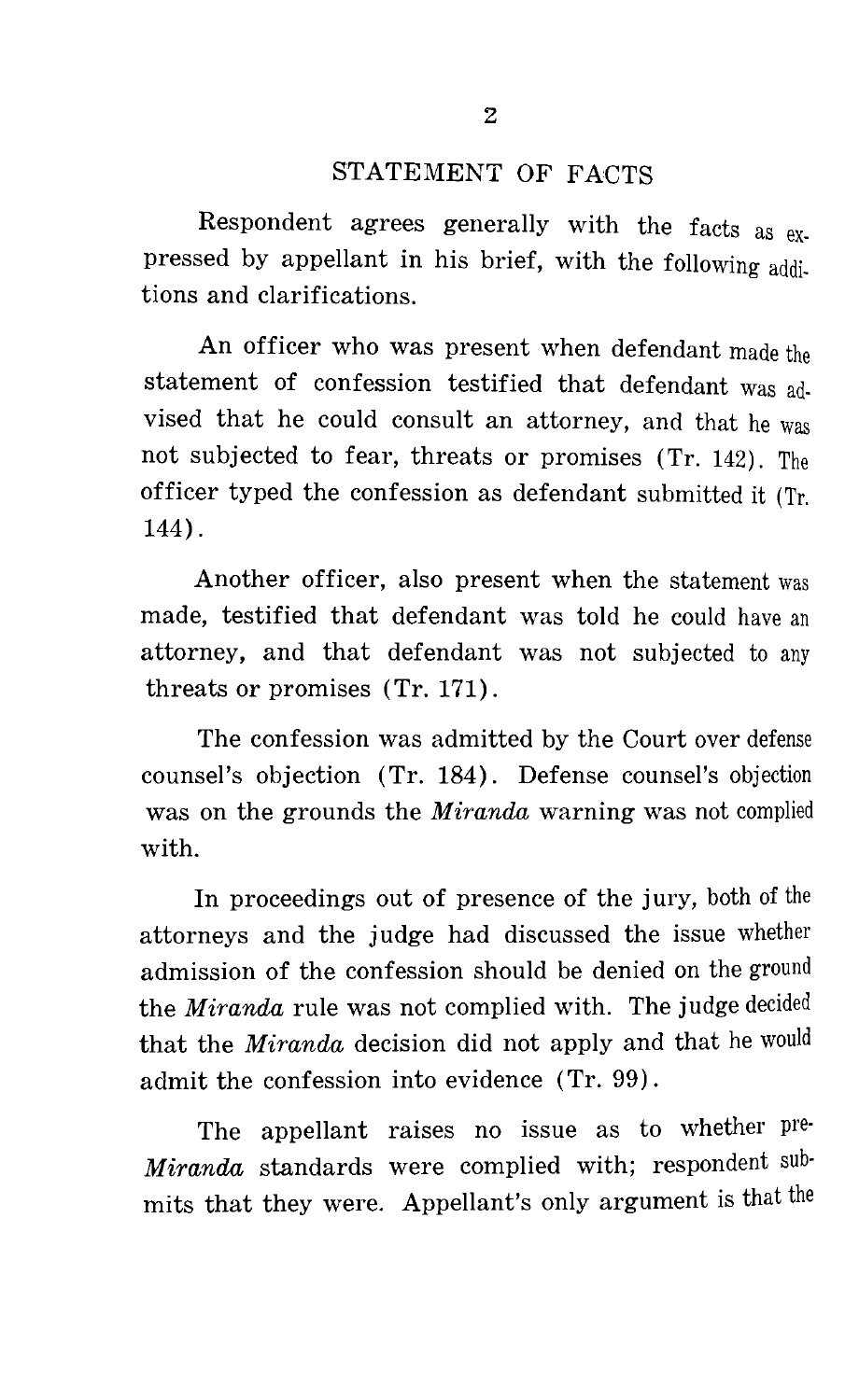*Miranda* ruling should have been applied to case at bar (Appellant's brief at 3).

#### ARGUMENT

THE TRIAL COURT DID NOT ERR IN INTER-PRETING THE LAW TO BE THAT THE *MIRANDA* DECISION IS NOT BINDING UPON CASE AT BAR, BECAUSE *MIRANDA* DOES NOT APPLY TO ANY RETRIAL OF A DEFEN-DANT WHOSE FIRST TRIAL COMMENCED PRIOR TO JUNE 13, 1966.

The United States Supreme Court held in *Jenkins* v. *Delaware,* 89 S. Ct. 1677, 395 U. S. 213 (1969), that the ruling in *Miranda* does not apply to any *retrial* of a defendant whose *first* trial commenced prior to June 13, 1966.

The first trial of defendant in case at bar commenced prior to June 13, 1966 (R. 30). He was tried again in 1969 for the same conduct that was the subject of his prior trial (Tr. 1-213).

Appellant argues that the 1969 trial was not a retrial under the *Jenkins* rule (Appellant's brief at 6).

Respondent submits that it makes no difference under the *Jenkins* rule whether the 1969 trial of the appellant was a retrial or was not a retrial.

> "[I]t is immaterial whether State law treats a retrial as the continuation of the original trial, [ citation omitted], or as a completely new trial that proceeds as if the former trial never occurred. [Citation omitted.] *What is determinative is that the*

j

Á

 $\overline{\phantom{a}}$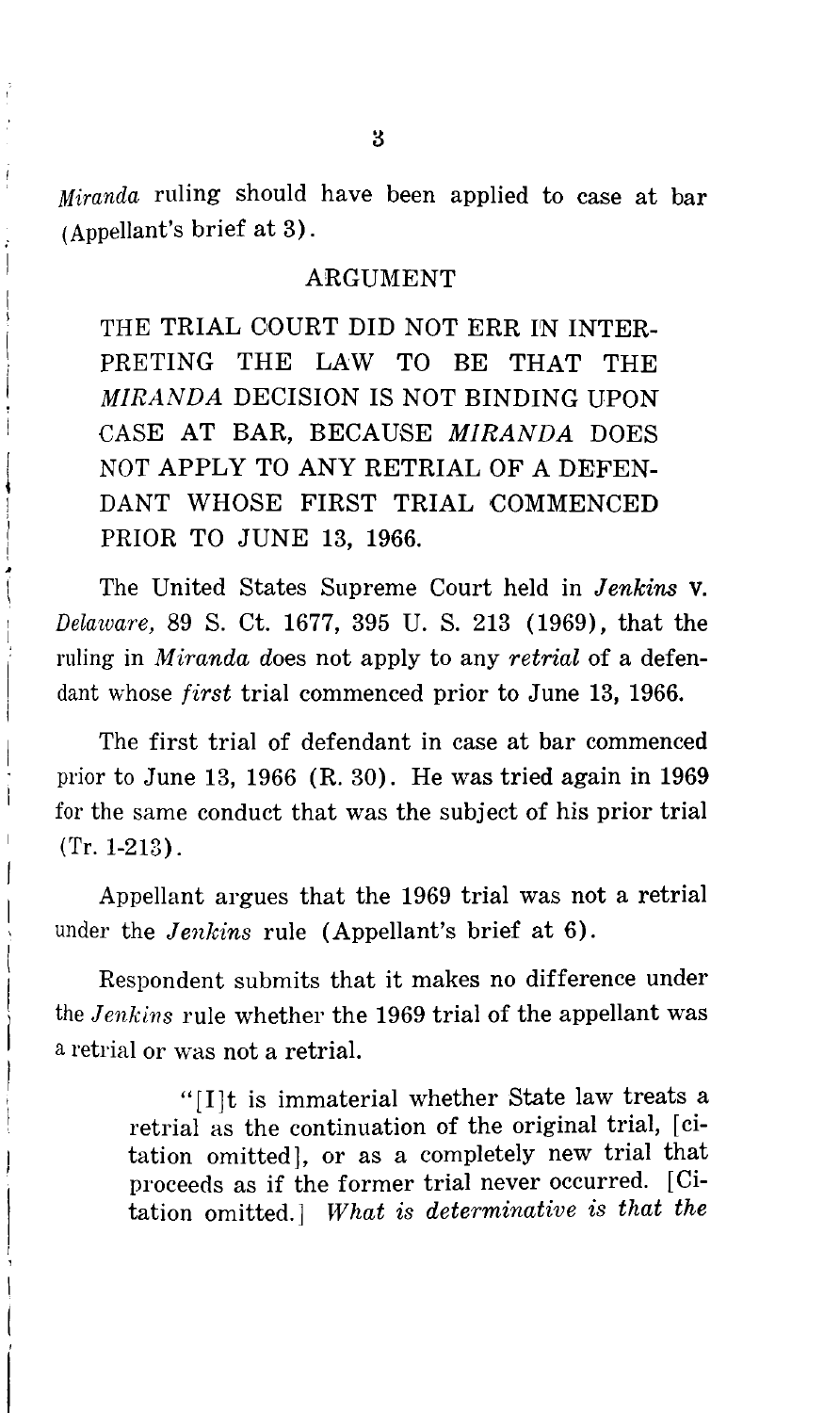*defendant is being tried for the same conduct that was the subject of a previously reversed conviction" Jenkins* v. *Delaware, supra,* at footnote No. 10. (Emphasis added.)

Whether or not we choose to treat the 1969 trial as a retrial or as a continuation of the former trial which was never held due to the appellant's plea of guilty, it makes absolutely no difference. The appellant was charged with a crime in 1963; he pleaded guilty to the charge and was convicted. In 1969, the federal court found that the record did not show that the plea was valid. *Belgard* v. *Turner,*  307 F. Supp. 936 (10th Cir. 1969).

I I r<br>|<br>|

I

f I l (

 $\left\{ \begin{array}{c} \frac{1}{2} \\ \frac{1}{2} \end{array} \right.$ 

t I l

*l* 

Pursuant to the federal court's decision, appellant was allowed to replead. He pleaded not guilty and was tried in  $1969$  — this time before a jury — and was convicted for the same conduct that was the subject of the 1963 conviction.

Furthermore, the granting of the writ of habeas corpus in the federal court, *Belgard* v. *Turner, supra,* was equivalent to a reversal on appeal. Thus, defendant was tried for the same conduct that was the subject of a previously reversed conviction, which places him exactly under the rule in *Jenkins* case. *Miranda does not apply to the 1969 trial.* 

#### **CONCLUSION**

The Court below did not err in not applying the *Miranda* rule in the 1969 trial of appellant, because the 1969 trial was within the rule in *Jenkins* v. *Delaware,* hold